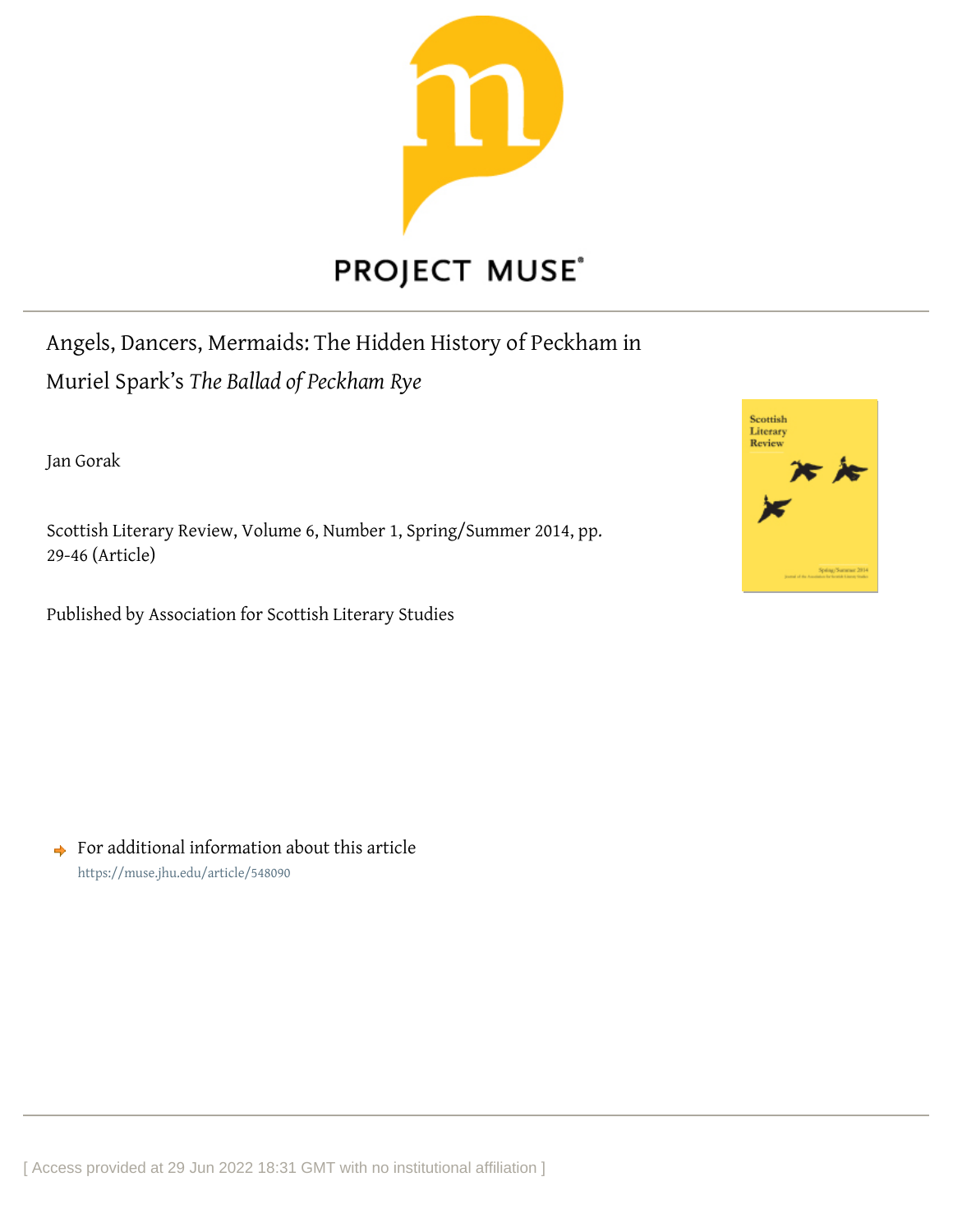#### JAN GORAK

## Angels, Dancers, Mermaids: The Hidden History of Peckham in Muriel Spark's The Ballad of Peckham Rye

#### Abstract

What led Muriel Spark, who is generally regarded as an author alive to the imaginative possibilities of milieu, to set The Ballad of Peckham Rye in a drab south London suburb? This essay examines Spark's acerbic representation of suburban modernity through the lenses of urban, cultural, and folk history. Viewed through these multiple prisms, the homogenized space of Spark's novel reveals a latent disruptive reserve that unexpectedly aligns it with some of the most dynamic aspects of Scottish tradition.

Sandwiched between two of Muriel Spark's major Catholic works, Memento Mori (1959) and The Prime of Miss Jean Brodie (1961), The Ballad of Peckham Rye (1960) has attracted considerable critical commentary but little agreement about why Spark foregrounds such an insipid milieu. Edinburgh's dual legacy as scientific centre and site of theological conflict shapes Robert Louis Stevenson's Dr Jekyll and Mr Hyde, while Iris Murdoch's Under the Net shakes philosophical capital from the bohemian mobility of West London. But what imaginative possibilities does a drab South London dormitory suburb offer Spark? With its interchangeable coffee bars, dance halls, and burger joints, Peckham seems to be the quintessential mid-century anonymous place. As Joyce Willis, the pretentious wife of a leading industrialist in the suburb, exasperatedly observes, 'Our friends always get lost finding the way here'.<sup>1</sup> One of the famous urban historians of Spark's day, Sir John Summerson, cited Peckham and the parish of Camberwell to which it belongs as examples of London's endless suburban sprawl: 'Sixty or eighty years ago, it stood for the uttermost depths of mediocrity. More recently it has stood not even for that; it has stood for absolutely nothing, a forgotten shapeless tract of London  $-$  from the air, just a part of the interminable London carpet and a part with no decipherable pattern'.<sup>2</sup>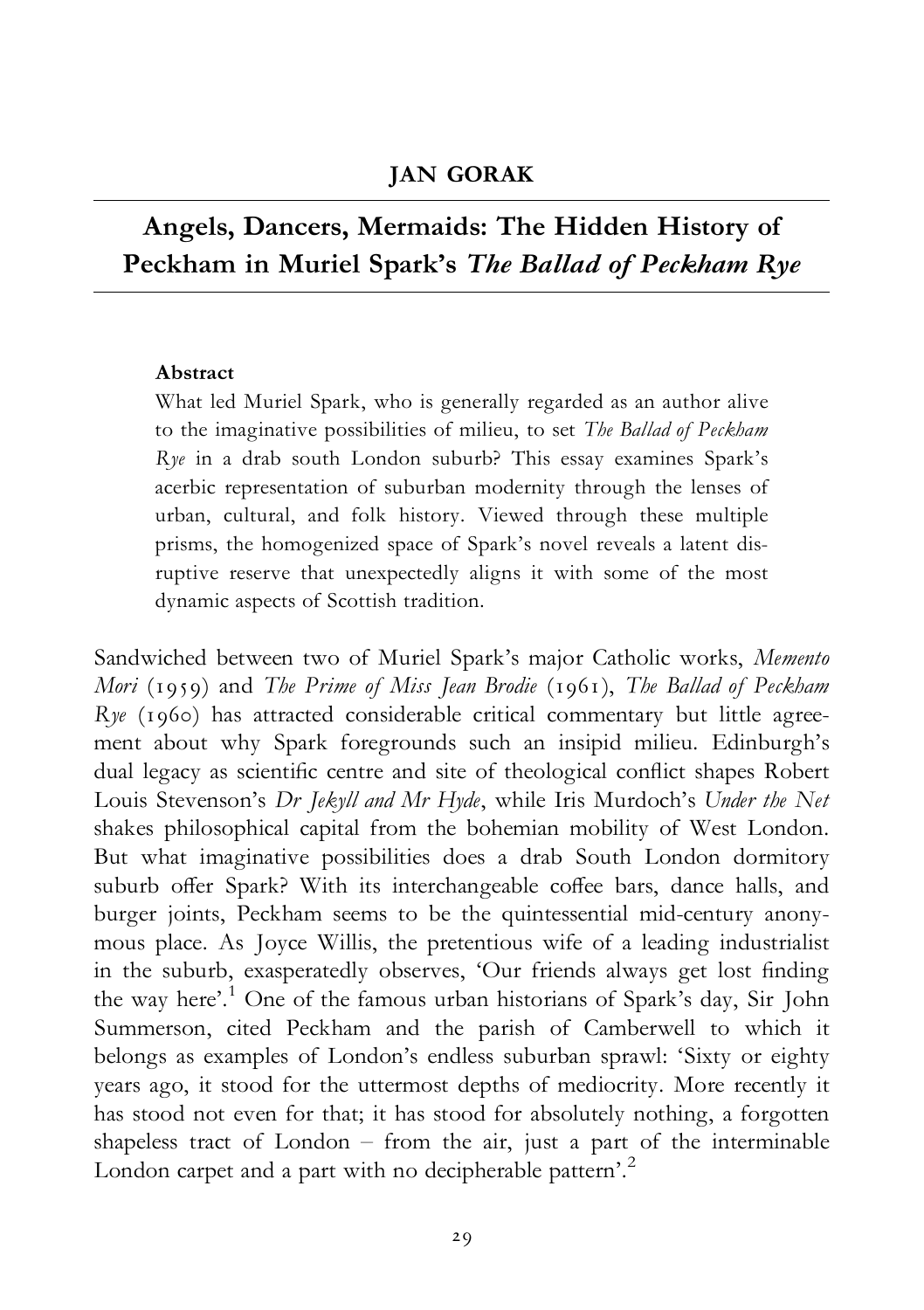The colourlessness of Peckham has carried over into critical responses to Spark's narrative. Allan Massie (1979) dismissed the novel as 'a relative failure', while as late as 2000, Bryan Cheyette spoke of 'the largely unsung The Ballad of Peckham Rye'.<sup>3</sup> Many critics judge the book's characters to be as indistinguishably grey as the suburb they inhabit, although they exempt the central protagonist, the unruly Scottish visitor Dougal Douglas, from such strictures.<sup>4</sup> Indeed, Dougal has proved a bountiful source of interpretations for critics and characters alike. Frank Baldanza (1965) deems him 'reminiscent of the angry-young-man school', while Gerard Carruthers (2008) describes him as 'a Jock on the make'.<sup>5</sup> The allure of Dougal stems in part from the novel itself, where other characters see him as magically responsible for their misfortunes  $-$  feuds, broken marriage pledges, murders  $-$  all things that 'wouldn't have happened if Dougal Douglas hadn't come here' (7). Yet Spark plants evidence that his internal reputation overrates Dougal's powers. Indeed, no sooner has he taken up residence in the suburb than Dougal acknowledges it as the source of mysterious influences over his own conduct. 'Already it seemed', we read, 'that Peckham brought out something in him that Earl's Court had overlooked' (23).

Few commentators have paid much attention to this crucial sentence, which offers the first sliver of evidence that the space of Peckham, bland as it may appear, contains a latent disruptive reserve. In fact, the more we know about the buried layers of Peckham history, the easier we shall find it to view Spark's Peckham as a paradigmatically modern space. As Michel Foucault points out, such spaces frequently disclose 'in a single real place several sites that are themselves incompatible'.<sup>6</sup> The works of Foucault and Henri Lefebvre, among others, have taught us to attend to such spaces as the source of semi-magical enclaves, known as *heterotopias*, that counter the rationalising momentum of modernity. Set loose on a modernising, midcentury suburb, Dougal, I shall argue, is not so much an organic, internally consistent character as a device for prising open heterotopic space.

As Alan Bold (1986) points out, the novel displays 'the twin influence of tradition and modernism'.7 We can certainly connect Dougal with a Scottish rural ballad tradition hospitable to devils, shape changers, ruined romances, ritual contests, and mysterious dancers. And undoubtedly, modernism, with its revulsion from suburbia, has left its mark on Spark's presentation of the social mythology of the middle class. Mr Druce, managing director of the firm that employs Dougal as a brainstorming 'arts man',

30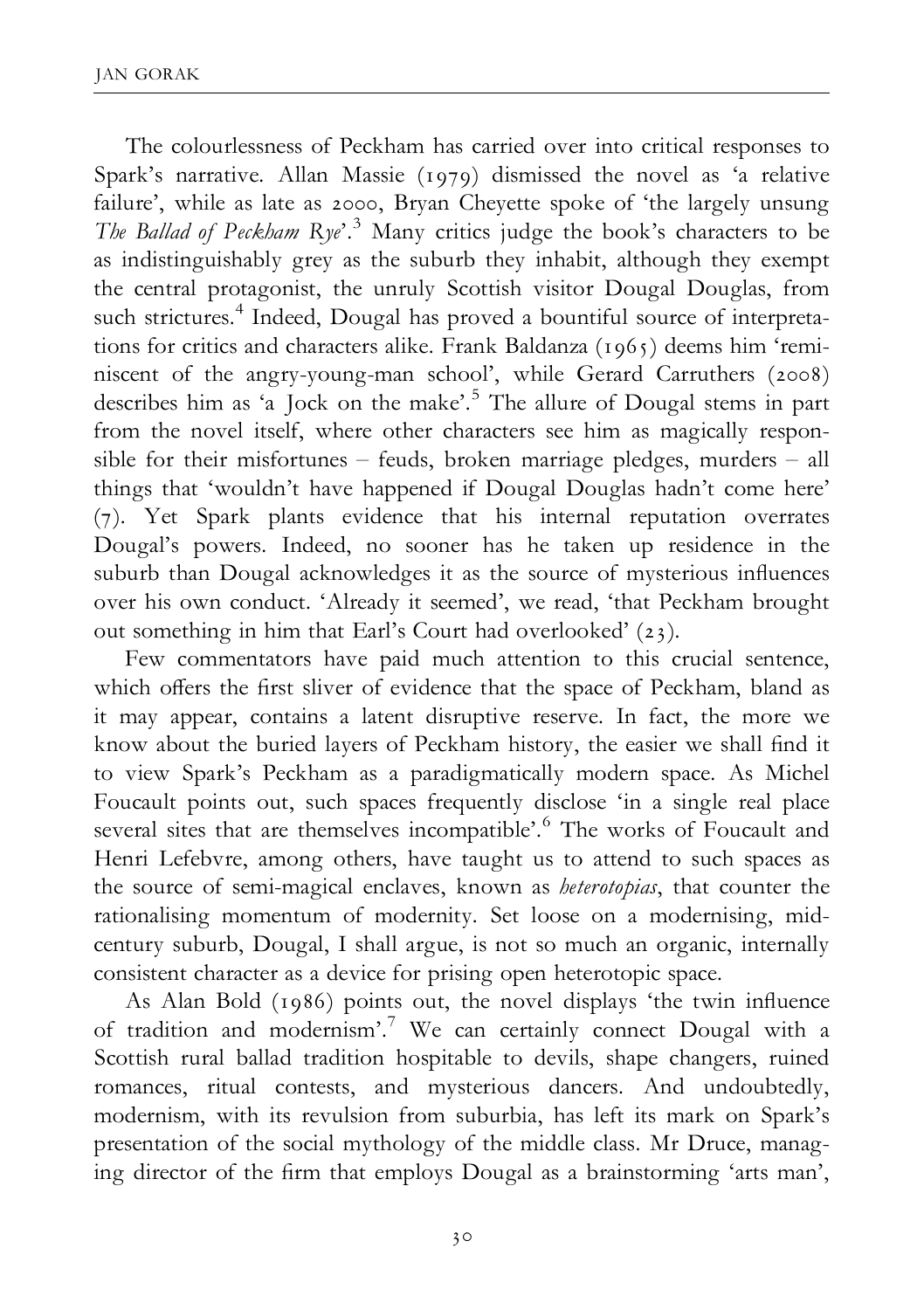is a figure cast in the same mould as Eliot's house agent's clerk from 'The Waste Land', on whom 'assurance sits / As a silk hat on a Bradford millionaire', while the young clerical worker Dixie Morse is a cousin of the typist who 'lays out food in tins'.<sup>8</sup> Granted, Spark follows the great modernists in presenting occult tradition as a weapon against the homogenising force of modernity. But many critics have rendered unto Dougal what more properly belongs to Peckham, and this is the emphasis I wish to dispute.

For instance, Peter Kemp's Muriel Spark (1974) argues that Dougal acts 'like a novelist . . . pushing people into situations where, pressured, their real nature must emerge'.<sup>9</sup> Kemp argues that Dougal's counter-narrative of derision and deception functions as a critique of the ready-made fictions that quasi-scientific managers provide for Peckham's working class. It is certainly possible to follow Kemp in presenting Dougal as a dramaturge, manipulating the other characters as his puppets. But it would be a confident critic today who could detect behind Dougal's scenarios an authorial 'plea for truth and honesty' (121). Rather than pitting a web of self-deluding fictions against some central truth disclosed by an authorial surrogate, I will suggest a different approach. There are two markers that will help in constructing it. In calling her book a *ballad*, Spark aligns it with a genre remote from the bourgeois world of the novel, but hospitable to a stranger universe of unchallengeable requests and inexplicable journeys, where the distinctions between life and death have narrowed and unpredictable violence perpetually invades. The second marker is space. By situating her book in Peckham, and by returning continually to the Rye, a radically open space descended from ancient common land, Spark sets her novel in a suburb that fulfils the demands of the capital, while still retaining some traces of an earlier 'green' world. Like the world of the ballad, Peckham once held uncanny spaces and weird customs that were never subordinated to the demands of industry and the market. Space and genre combine in a movement, I am arguing, that wrenches the narrative away from its mimetic surface, to make Spark's novel into a more disruptive vehicle than it first appears. The hidden spaces of forgotten Peckham and the adaptations Spark makes to the genre of the ballad have the effect of unravelling the anonymous surface of a forgotten suburb. They are Spark's agents of retribution on a society fixated on tools and status.

In tagging her book as a ballad, Spark gestures to the plural worlds inhabited by a form that moves fluidly and impartially between court and

31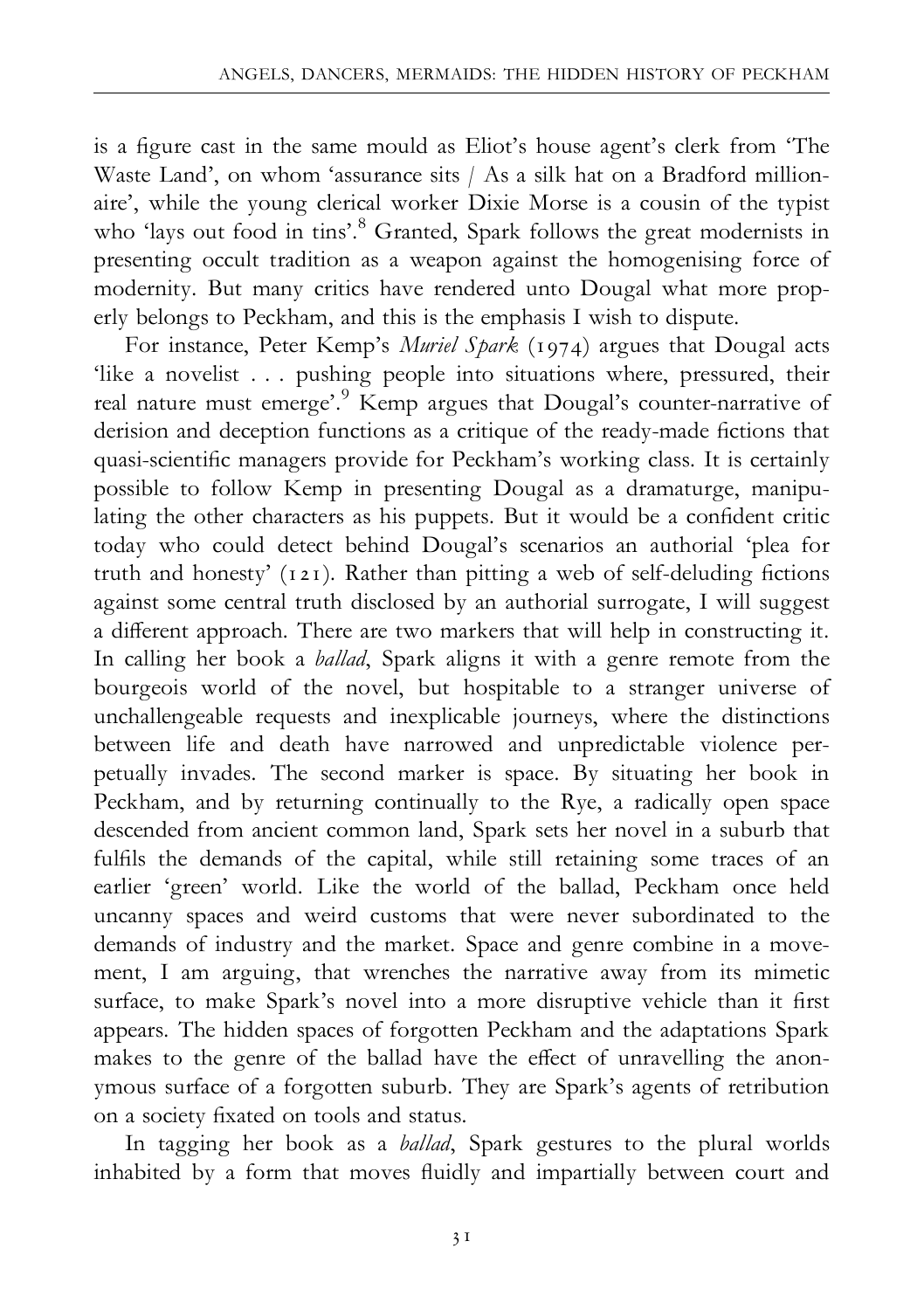country, land and sea, past, present, and future. As we shall see, Victorian and Edwardian histories that celebrated the rise of London as the hub of a commercial Britain tended to limit these lateral possibilities in favour of a linear narrative of progress. For a long time, interpretations of The Ballad of Peckham Rye have seen the novel as a flawed chronicle of the estrangement that overwhelms the 'affluent' workforce in postwar Britain. What happens to our understanding of this novel if we approach it in terms of these hidden historical spaces and the genre of the ballad?

#### II

Many students know the suburbanising process by anecdote  $-$  the comic testimony of the Grossmiths' Mr Pooter in Diary of a Nobody (1892), or the uneasy, rumbling apocalypses in John Davidson's Ballads and Songs (1894). We tend to forget how the mind of the countryman could still coexist within the industrial worker, even in the case of a full-blooded lumpenproletarian like Alan Sillitoe's Arthur Seaton, who, in Saturday Night and Sunday Morning (1958), operates a lathe from Monday to Friday but casts a fishing rod every Sunday morning. George Orwell's travelling salesman George Bowling in *Coming up for Air* (1939) is another keen fisherman, whose past in Oxfordshire is close enough to the country to make his present in suburban West Bletchley seem unbearable. A year after the appearance of Spark's Ballad, H. J. Dyos's pioneering monograph Victorian Suburb: A Study in the Growth of Camberwell (1961) takes us into a significantly different world from the colourless suburb described by Summerson. Dyos finds evidence of 'a little eighteenth-century village community of probably about two thousand men, women, and children' inside the parish of Camberwell. However, the agricultural produce that initially allowed the members of that community to earn an independent living spelt the end of the village as an autonomous unit. Soon Peckham became enlisted into the army that supplied the growing market for food in an expanding London, 'the allconsuming star which had begun to devour all their holdings'.<sup>10</sup>

In 1762 Peckham and Camberwell had fields, streams, and windmills, as well as footpaths and roads traversed by stagecoaches. Walter Harrison's famous History of London (1775) speaks of 'a very pleasant village' whose 'handsome houses [were] the country seat of wealthy citizens of London, or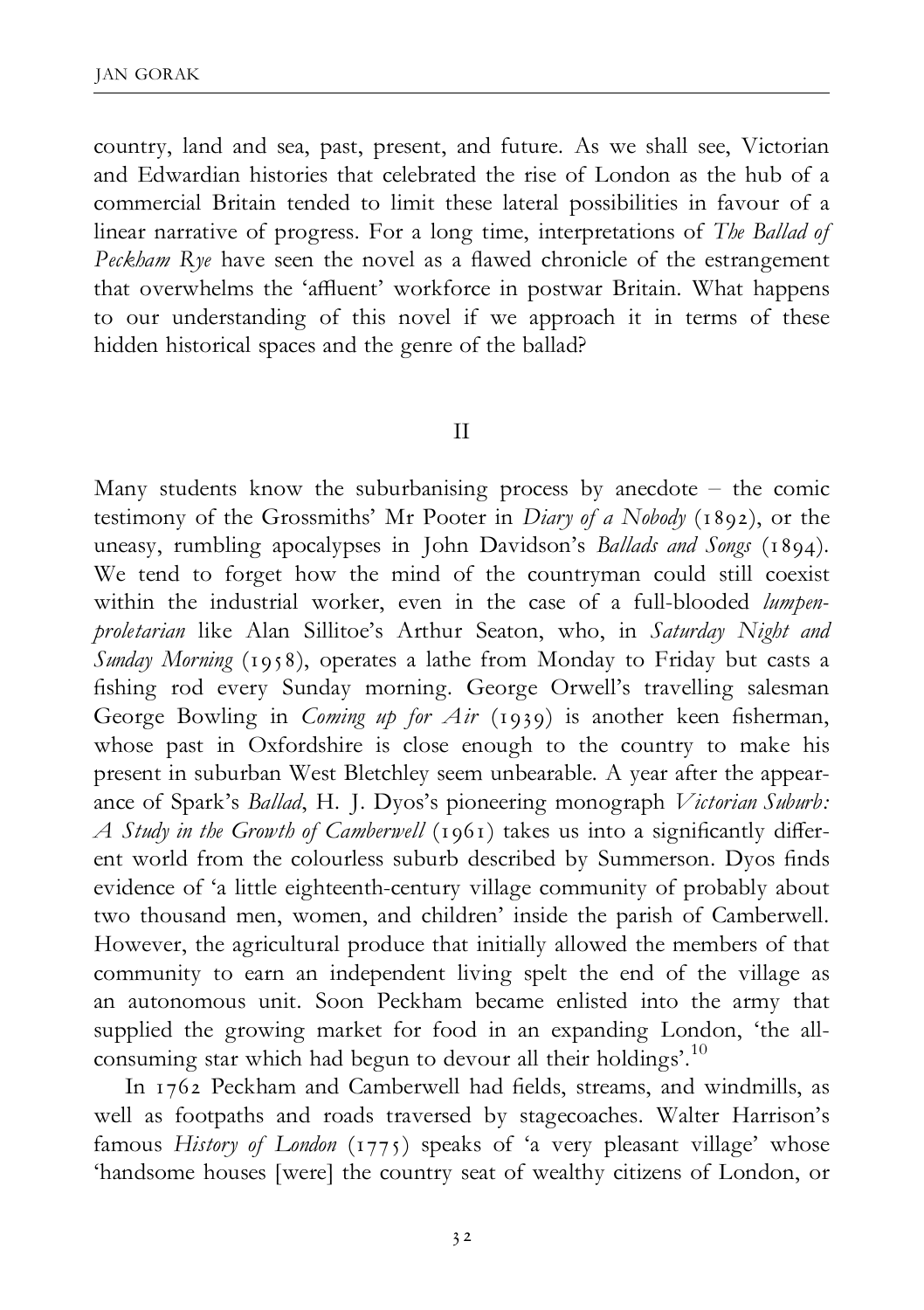... those who have retired from business'.<sup>11</sup> Harrison points out the view of the masts on the river Thames that could be glimpsed from Lord Trevor's house. This was Peckham viewed from above. But Peckham was also the hub of an annual fair that sprawled across the Rye and the major village streets. In 1809, Priscilla Wakefield described the fair as 'affording a holiday for a vast number of the lower classes of Londoners'.<sup>12</sup> A wellknown tavern, the Kentish Drovers  $-$  possibly the origin of Spark's firm Drover Willis - stood on the Peckham Road. The adolescent gangs that cause so much petty damage in Spark's novel may descend from this wilder, preindustrial Peckham. As early as 1788, though, preindustrial leisure patterns were losing ground to a more regulated economy and culture. In that year the London Times published an indignant letter about the old Peckham fair, regretting 'the usual assemblage of blackguard pickpockets, mountebanks, truant apprentices, and the drunken order of lower mechanics' that attended it. In 1802, another letter writer complained that, if 'Custom has long sanctioned fairs of this kind . . . a bad custom, like a bad promise, ought to be ''more honoured in the breach than the observance." By 1827, even the provincial press felt it merited announcement that 'Peckham fair is about to be suppressed forever' and that its 'booths, stalls, whirligigs, roundabouts',<sup>13</sup> muggings, drunkenness, and public lewdness had become a casualty in the commercial upsurge that was irradiating from London across the globe. Camberwell Fair followed suit in 1855.

James Elmes proclaimed the arrival of this entrepreneurial global space in Metropolitan Improvements or London in the Nineteenth Century  $(1827)$ :

Industry and a daring spirit of commercial enterprise have characterised the British nation from the time of Tacitus to the present day; when the influence of our princely merchants, and the spirit of nautical discovery . . . have extended the forstering influence of our laws, customs, and language, and planted the British standard from the icy regions of the Polar Seas to the verge of the terra incognita of Australasia.<sup>14</sup>

With the discipline of commerce and industry serving as a universal mythology of improvement, an unruly agrarian holdover like Peckham fair was an obvious anomaly. Neither the centralisation that enlisted Peckham as one of the peripheries serving a resurgent city nor the globalising move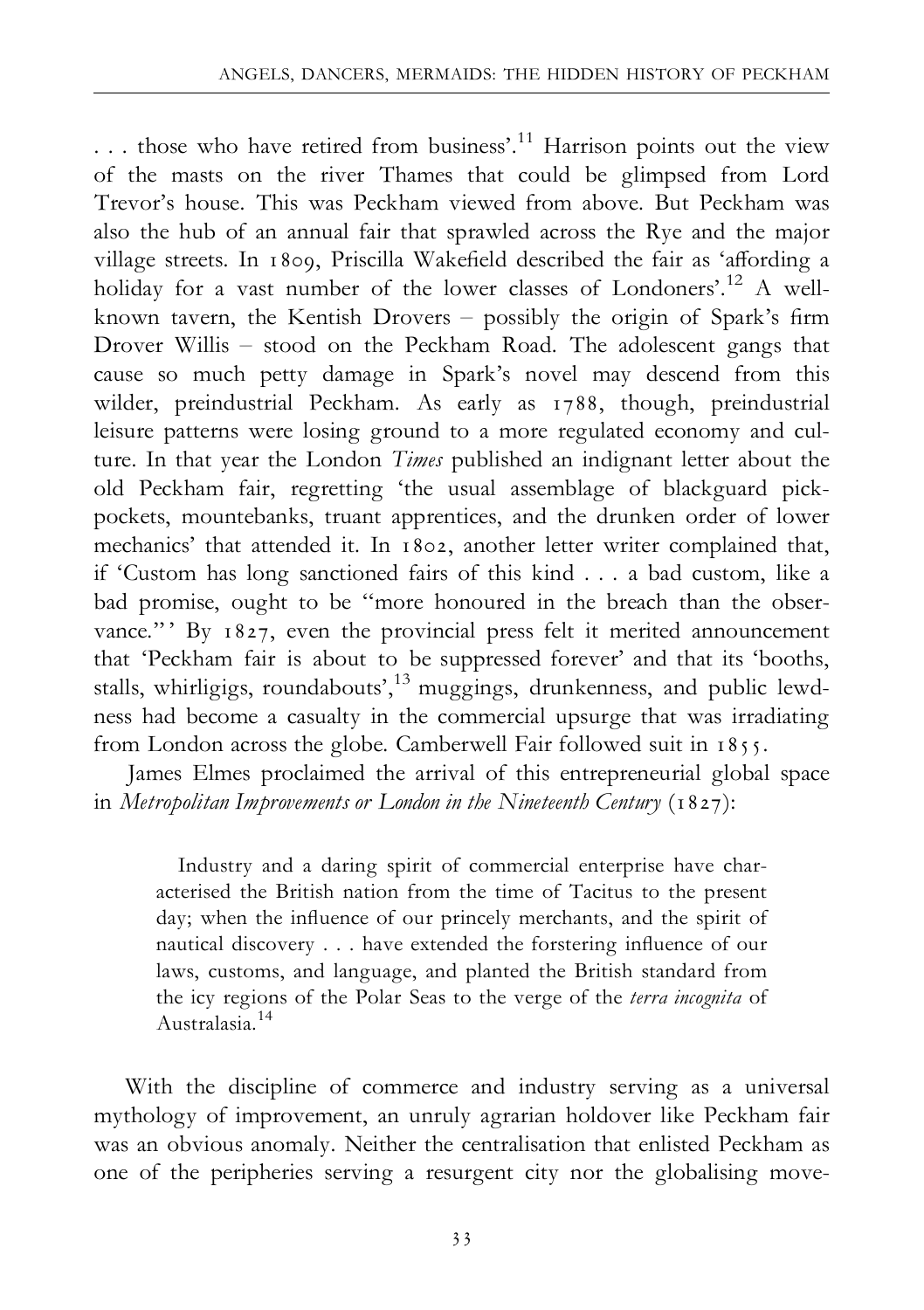ment by which enterprise irradiated from a pivotal capital around the world had room for the disruptive countercurrents exemplified by the Camberwell and Peckham fairs.

First recruited to assist in the work of contributing to the capital's food supply, Peckham was soon enlisted in the demand for a workforce that could be delivered rapidly and reliably to the city and the docks. Where eighteenth-century Peckham obeyed the logic of the food market, its nineteenth-century development was shaped by a society in which the need to transport labour cheaply, rapidly, and regularly became paramount. The arrival of a canal in 1826, omnibus companies in 1851, and a commuter railway line in 1856 meant that Peckham began to share an identity with Camberwell as a lower middle-class suburb housing the white collar and artisanal workers who commuted to the city and its docklands. By the midnineteenth century, street lighting and church building guided residents of Peckham to improving and industrious lifestyles at home. These developments made for better living conditions, but they also, as Dyos notes, left most of the area 'denuded of all its leafy features save some bits of sickly grass and bottle-green poplars' (33). Rye Lane, down which Dougal treks with any number of potential stooges, became one of the most famous Victorian shopping streets.

The demand for a cohesive, disciplined, regulated 'greenness' was met by Peckham Rye, a triangular open space that today is divided into two areas, Peckham Rye Common and Peckham Rye Park. Responding to campaigns for fresh air and green space, the vestry of Camberwell St Giles purchased Rye Common in 1868 and protected it henceforth as public land. London County Council bought the second space, Peckham Rye Park, which at that time amounted to fifty-four acres, and opened it to the public in 1894. Today, several cemeteries flank these areas and isolate them from commercial pursuits. Spark enlists these cemeteries in her spatial assault on Peckham suburban values. The New Cemetery is the site for Dougal's first assault on Merle Coverdale's workplace pretentions, while Nelly Mahone voices her prophecies of collective retribution around the Quaker Cemetery.

The competing interests that had settled around the suburb by the time of Spark's Ballad belong to the larger contradictions of the new class societies built in the nineteenth century. Among these, we can include the paternalist impulse to help the poor, the complementary impulse not to help them too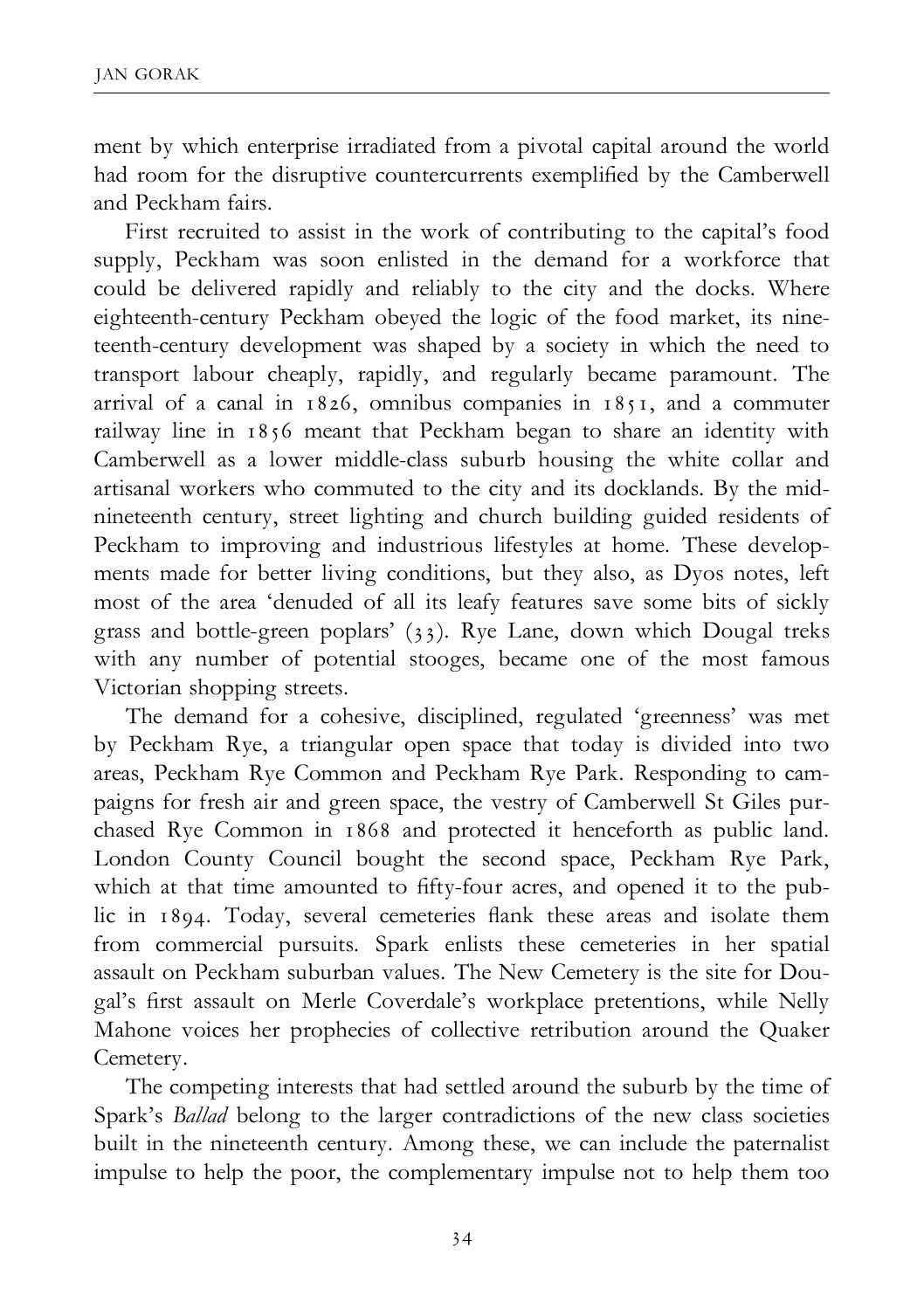much, and, strongest of all, not to live anywhere near them. Peckham had to grow in tandem with the city it served, but it also had to grow in an orderly way, in conformity with the ideological requirements of the burgeoning middle class. An early demand was to move the poor, with their unhygienic and disruptive habits, to the rim of any respectable London district. Leisure itself had to be streamlined and fitted to the image of a wholesome, virile world-wide empire. Periodicals such as George Newnes's The Strand (1891-1950) and Douglas Goldring's The Tramp (1910-1911) present the suburbs as restorative places that bring fresh air and organised outdoor sports to the workforce. 'Green' space came to mean regulated space, administered by committees of reliable middle-class persons. At a time when the supply of national mythologies ran high, Sidney Low raised the hopes of Contemporary Review readers for 'an army of Englishmen, recruited, not from . . . the back streets of Glasgow or Dublin, but from the larger Wimbledons and wider Batterseas'.<sup>15</sup> Low's hopes that the suburbs might be used as a recruitment zone for a purely English imperial fighting force, as well as his fears of the large cities with rising proletarian populations in Ireland and Scotland, may explain some of the hostility to Dougal in Spark's novel.

As this discussion shows, the docile, manageable residents described in Spark's Ballad have not emerged by accident, but are a result of over two hundred years of trimming the periphery to the capital's need for labour and consumption. With the arrival of the postwar 'affluent society', central planning and science refined these needs even further, as an early scene establishes. Meadows, Meade, and Grindley and Drover Willis, Peckham's two leading firms, both appear to have attended the same cutting-edge industrial seminar that recommends employing an 'arts man' in the workplace. Mr Druce, Managing Director of the first, decides to take on Edinburgh graduate Dougal Douglas:

We feel there's a place for an Arts man to bring vision into the lives of the workers. Wonderful people. But they need vision, we feel. Motion study did marvels in the factory. We had a man from Cambridge advising on motion study. It speeded up our output thirty per cent. Movements required to do any given task were studied in detail and he worked out the simplest pattern of movement involving the least loss of energy and time (16).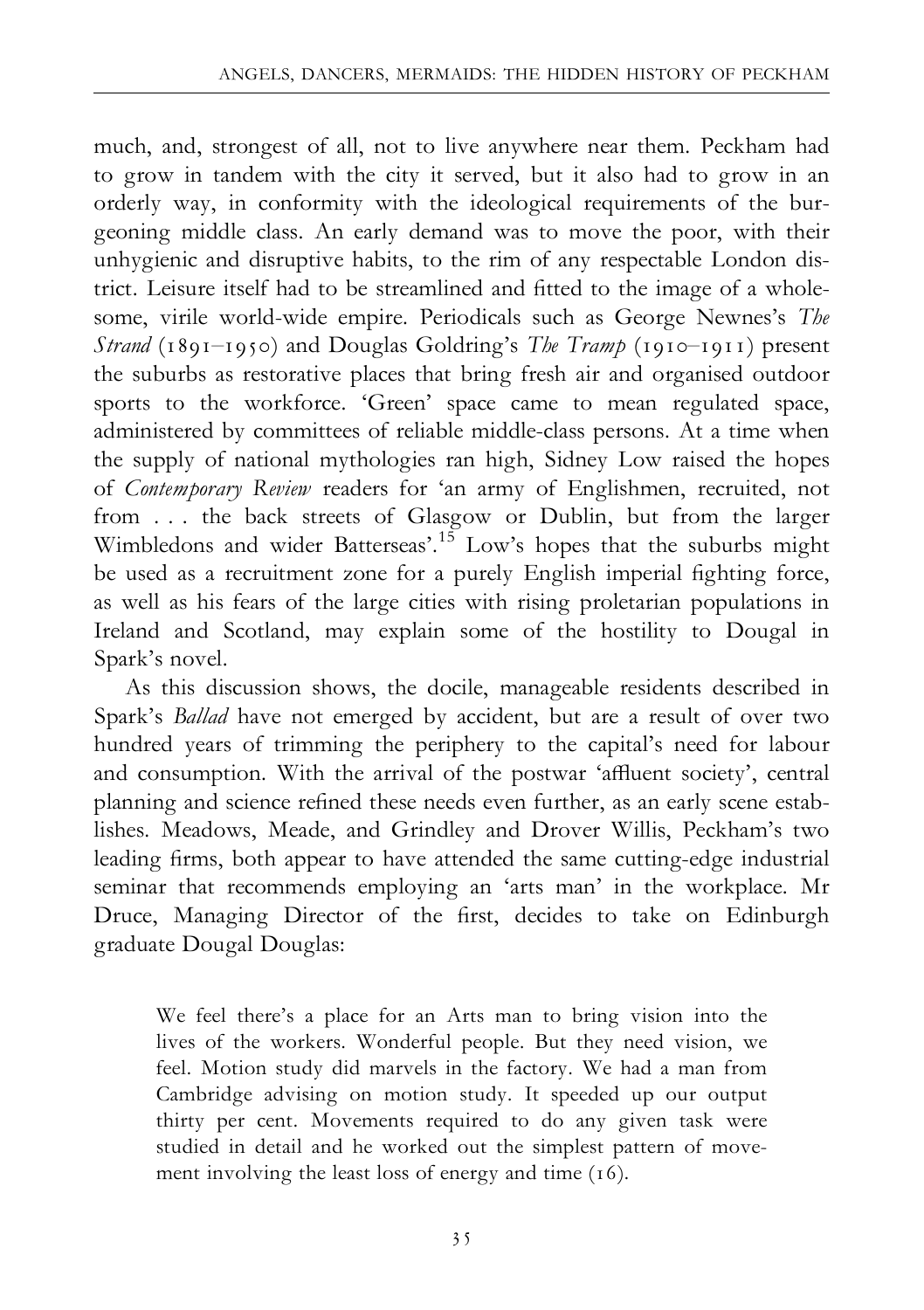It is clear that this exchange establishes not some deep insights into the psychologies of Druce and Douglas, but rather a preliminary report on the structures of order regnant in Peckham. An Arts man is needed to cap two hundred years of rationalisation in industrial production and transportation systems that have installed, almost as a by-product, standardised patterns of work and leisure. For all the talk of vision, what Druce wants is uniformity. Once he hears Dougal singing the same words from the same song sheet, he thinks he has his man.

The same pressure to conform nudges Dougal into lodgings at a neat house 'on the Rye' owned by landlady Miss Belle Frierne. Everyone in Peckham thinks Dougal should lodge with Miss Frierne, who has 'lived up there all her life. Her father left her the house. Big furniture removers they used to be'  $(19)$ . At first, the news that 'The linoleum in [Dougal's] room was imitation parquetry and shone with polish' suggests the pride in appearance that put suburbs like Peckham at the vanguard of middle-class respectability.16 However, the interior of Miss Frierne's house takes the association with *moving* in an unexpected direction. Dougal enters the house correctly enough via 'Miss Frierne's wood-panelled entrance hall', but soon finds himself 'holding on and looking around him' (20). In his bed-sitting room, Dougal, who arrives in Peckham as a folklore hunchback and National Service reject, looks around him for ballast: 'Two small patterned mats and one larger one made islands on the wide floor. Dougal placed a pile of clothes on each island, then hauled it over the polished floor'  $(22)$ . The floor turns into a glassy ocean, while the cupboard Dougal discovers at its other shore magically transforms into a version of Davy Jones's locker. First seen as a 'fairly useless cave' (22), the cupboard, the stock property of any number of British comedies from Ben Jonson to Brian Rix, connects Dougal's room with the space occupied by the drifting bachelor Humphrey Place, whose on-and-off engagement to Dixie Morse disrupts the courtship narrative of bourgeois romance. For all its façade of propriety, Miss Frierne's house is a labyrinth. This is also true of Peckham itself, where an underground tunnel that begins outside the police station leads to the neighbouring settlement of Nunhead and to an allegedly Catholic past.

These hidden spaces draw us into a chthonic Peckham that holds connections and transgressions undetectable on the surface. The recesses of Miss Frierne's house prepare us for the optical illusions that pervade 'the great sunny common of the Rye' (29). When Humphrey and Trevor Lomas,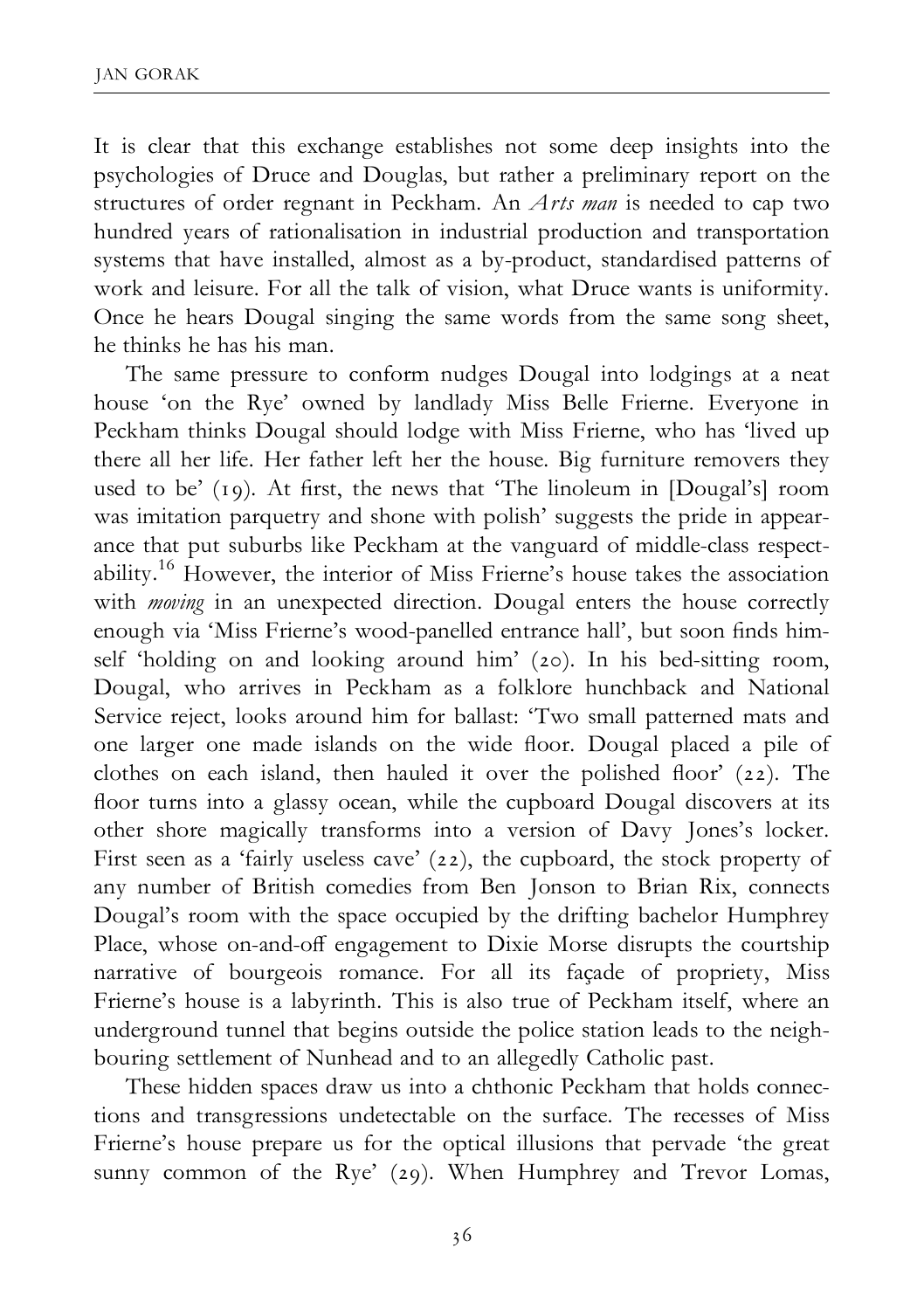Humphrey's rival for Dixie's affections, fight at the start of the novel, 'Two courting couples, returning from the dusky scope of the Rye's broad lyrical acres, stepped to the opposite pavement, leant on the railings by the swimming baths, and watched' (9). The Rye's open-ended spaces correct the shortcuts of perception practised in a society bewitched by 'time and motion' economics.<sup>17</sup> Striding to another sunset show-down with Trevor, Dougal struggles with his own faulty perceptions: 'Between two distant lamp-posts, in their vague oblique light . . . [Dougal] discerned Humphrey and Trevor with a strange youth called Collie. . . . apparently molesting three further figures who turned out to be Elaine, Dixie, and Beauty, who were screaming'. The traditional associations of Peckham fair with disorder and crime unleash themselves all over again. Except that this too is an illusion: 'Soon it appeared that the men were not molesting the women but restraining them' (46). A page later, Spark compels the reader to follow Dougal in recorrecting his corrected perceptions, as the sudden appearance of the police turns a pitched battle into an outdoor song-and-dance rendition of Harry Belafonte's hit, the sad sailing song 'Jamaica Farewell'. Repeatedly in the novel, the Rye takes the protagonists out of their accepted identities and propels them into an expanded space and time.

As a space, the Rye is not just a municipal amenity, but a magic carpet, a Mediterranean boulevard, a ship and a sea. In the excavations that uncover a tunnel beneath the police station, Dougal finds not only 'evidence of Thames silt in the top soil' but a pointer to a time when 'the Thames was five miles wide, and it covered all Peckham'  $(115)$ . The present settlement, filed down into a dormitory suburb, is a fragment from a prehistoric sea. Care-laden Merle Coverdale 'drifted along with the others' (99) through a street on the Rye that is 'flowing with shopping women and prams' (101). Where the factory hems them in, the Rye sets people on the move, letting them shift weightlessly into the space of the imaginary. In a narrative where perpetual motion and kaleidoscopic transformations resist economy and rationality, an ancient, quasi-magical Rye dissolves the distinctions between past and present, sea and land to assume the properties of a South London fata morgana.

Spark repeatedly plunders the history of Peckham and Camberwell as counters to the sterile space of modern suburbia. Gradually, the present-day occupants, so obsessed by *position* and job classification, are swept up into a larger history of a Peckham where Boadicea lost a battle and Oliver Gold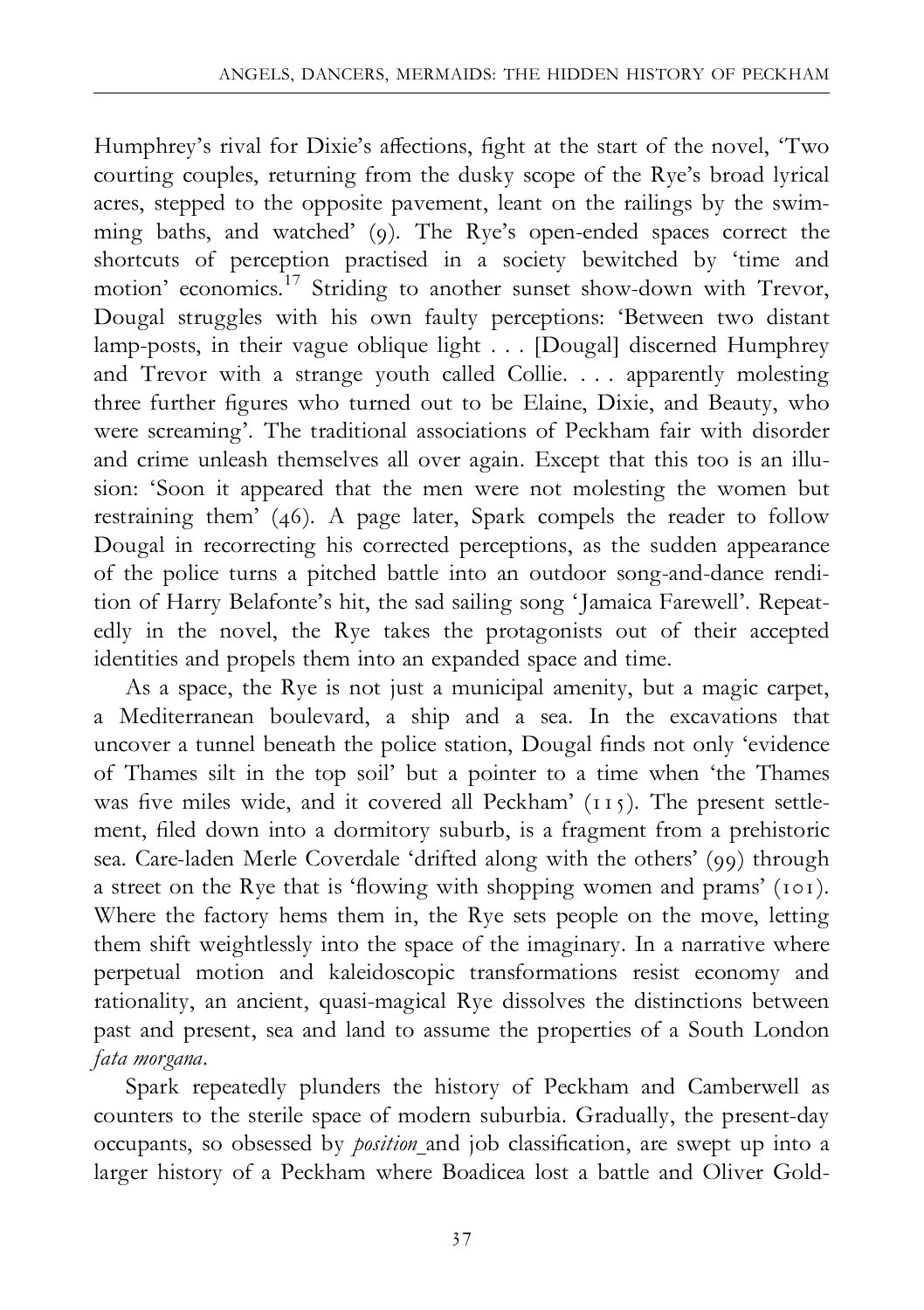smith, whose novel The Vicar of Wakefield found plenty of room for ballads, resided, taught, and flirted. John Ruskin, Dougal's precursor as an 'arts man' in South London, lived on nearby Denmark Hill.

In Spark's book-within-a book, one of chief textual sources for Peckham's literary legacy is Coulburn's Kalendar of Amusements in Town and Country for  $1840$ . Dougal consults this three-hundred-and-fifty page reference work in the local library, a space that complements the Rye in its provision of expansive alternative scenarios. Coulburn tells of an unending cycle of festivals celebrated in an England where every day was still potentially a holiday, and of midsummer evenings in which the young were not trapped indoors to backbite and to compare job classifications, but were free to 'leap, and play at various games such as running, wrestling, and dancing'.18 An entry devoted to Camberwell fair describes a mermaid routine in which audience and performer enter a zone of shared fantasy. (If Dougal's research stretched to etymology, a suggested derivation for Camberwell as 'the well of the crippled or crooked' might have appealed to him.)

Dougal's function as a reader of Coulburn is to use this legendary past to hack apart a time-and-motion limited present. Dancing away from his own disability, Dougal interrupts the soulless vigil of sampling from a menu of television programmes at a typical suburban home: 'Mavis [Crewe] came back and switched on the television to a cabaret. Her husband returned to find Dougal keeping the cabaret company with a dance of his own in the middle of their carpet. Mavis was shrieking with joy' (38). Having injected these unruly movements into domestic space, Dougal's next assault is on the industrial space of Meadows, Meade, and Grindley. This is a Monday, the day Dougal earmarks for the revival of the traditional custom of Saint Monday, the preindustrial forerunner of postwar absenteeism. Soon, not only has Dougal invaded the sacred space that separates factory from office, he has disturbed the rhythm of the simplest pattern of movement installed by his Cambridge predecessor, the time and motion expert: 'Dawn patted his poor shoulder. He slightly raised his head and shook it sadly from side to side. A woman came round from the canteen bar with a clean-folded oven cloth which she held out to him' (41).

In other words, Dougal impersonates Coulburn's mermaid, a revealing choice in a world where young males all seem to impersonate Robert Mitchum's sleepy masculinity. But his more important function is to turn Coulburn's Kalendar into a script for community performance: 'The two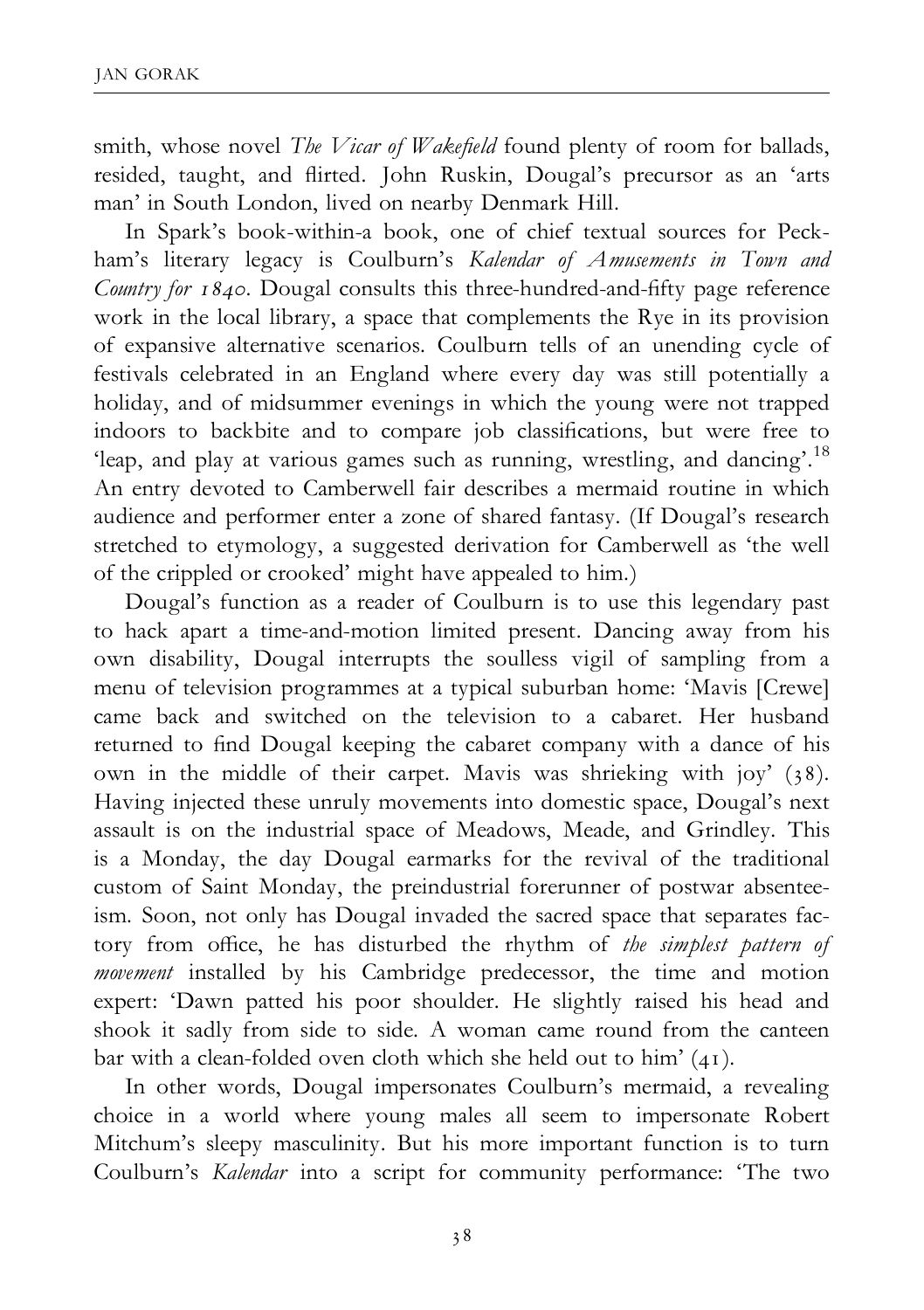other canteen women came round to Dougal, and he was now surrounded by women. Elaine Kent opened her bag and took out a comb. With it she combed Dougal's hair as it moved with his head slowly from side to side' (42). As Dougal draws the women into the scene, he creates a tableau that displaces the factory temporally and spatially in a recreation of Peckham fair, so that the unruly space of an idle past returns from the dead and temporarily vanquishes the disciplined scientific present.

A similar dynamic is unleashed at Findlater's dance hall, a place where sleepwalking couples take the same steps as those prescribed in programmes all over the country. Shifting abruptly from the cha-cha to the Highland fling, Dougal elicits raucous running commentaries that break up the sedate scene: 'Everyone was talking or laughing. Those who were talking were all saying the same thing. They either said, "Tell him to take more water in it", or "Shouldn't be allowed", or "He's all right. Leave him alone"' (59). The intervention of the dance-hall manager prompts Dougal to leave the ballroom, only to see him return with a dustbin lid to act out a one-man performance as a multicultural community. Dougal imitates, in turn, a man in a rowing boat, a Zulu dancer, 'a Chinese coolie eating melancholy rice . . . an ardent cyclist, an old woman with an umbrella' (60). For a community as cramped and cabined as modern suburban Peckham, this is indeed a breakthrough in time and space.

A meeting in the last pages of the novel between Dougal and Nelly Mahone, a drunken tramp lifted in from Samuel Beckett, pulls these threads together. Their rendezvous takes place in a scrap merchants' yard, an emblem of the abandoned Peckham that the novel appears intent on restoring. Any vagrant who invades Peckham's closed spaces invites intervention, Nelly tells Dougal, 'Stand up in the open, they can only tell you to move on. But go inside a place, and they can call the cops' (113). Nellie's experience conforms to the logic of a narrative in which open space offers a partial emancipation from the patrolled zones of home, dance hall, and factory. Dougal's response continues his assault on those zones. He pulls Nelly into a vacant houseboat that hangs in the yard and adds another performance to his repertoire: 'Dougal stood up and found that by standing astride in the middle of the boat he could make it rock. So he rocked it for a while and sang a sailor's song to Nelly'  $(114-15)$ . Once again, Dougal throws himself into an imaginary sea and reemerges as sailor, spy, and, in a daring usurpation, the policeman Nellie just invoked.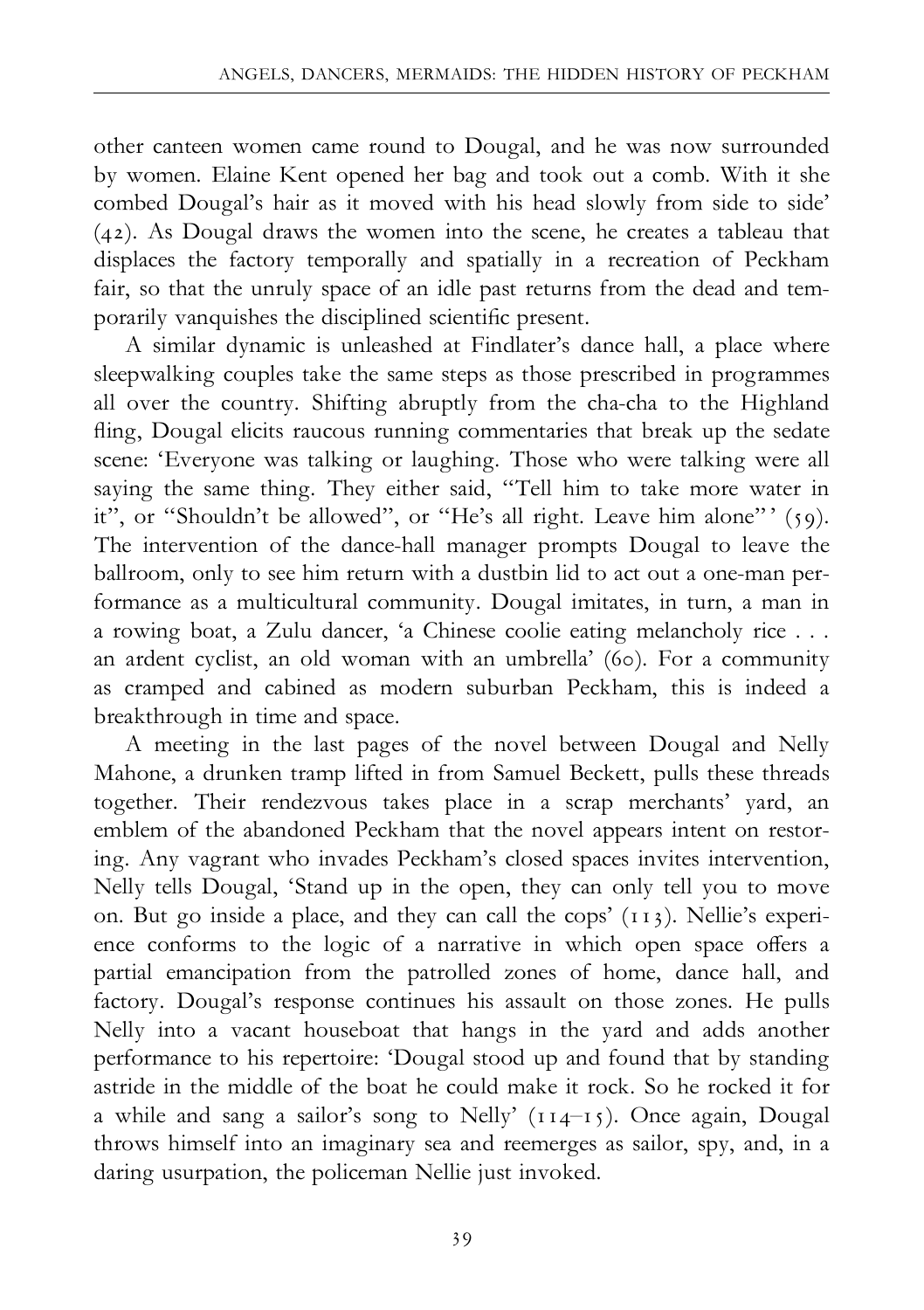By the end of the novel, Spark has recaptured Peckham from suburban dreariness, a dreariness she undoubtedly views through the prism of the great moderns. She recaptures her test-case suburb on two fronts. First, by returning to the Rye, she taps the hidden history of an unruly village that reclaims homogenised space for festive space. Second, through the diegetic space that materialises in community stories and performances, we see the logic behind Spark's designation of her book as a 'ballad'. The ballad as a genre has always exposed communities to mysterious strangers and alien spaces. The ballad disturbs the accepted relations between ranks and even narrows the boundaries between life and death. It sends its protagonists on journeys whose outcomes can never be predicted. For Spark, the ballad is an indispensable tool in the imaginative corrective she presents to her readers.

Viewed this way, a 'ballad' about Peckham Rye will voice sentiments that a community disciplined to the demands of global industry cannot begin to voice for itself. The ballad can only voice these sentiments in a way that cannot be sustained very  $\log -$  ballads are usually brief  $-$  and in a voice the modern reader might not be able to take seriously  $-$  ballads are not one of the authoritative literary genres. The Ballad of Peckham Rye is arguably a preliminary comic sounding of the protests against scientific industrial societies that subsequently, in Herbert Marcuse's One-Dimensional Man (1964) and Marshall McLuhan's The Mechanical Bride (1967), for instance, would be voiced more expansively and stridently.

#### III

The Ballad of Peckham Rye is a novel intimately connected with the imbalance of power between capital and suburb, centre and periphery. The longstanding practice, dating back to the eighteenth century, of rebuilding the suburb in accordance with the needs of the centre, appears to have squeezed the life out of many of the residents. Spark's novel offers a near perfect instance of the anomie that postwar sociologists saw as endemic among the working- and lower-middle class.

However, to speak in these secular terms is by no means to move against the grain of Spark's creative identity as readers have generally understood it. Malcolm Bradbury's Spark refines the methods of Joyce, Mann, and Musil, while ensuring popular acclaim by streamlining their sprawling

40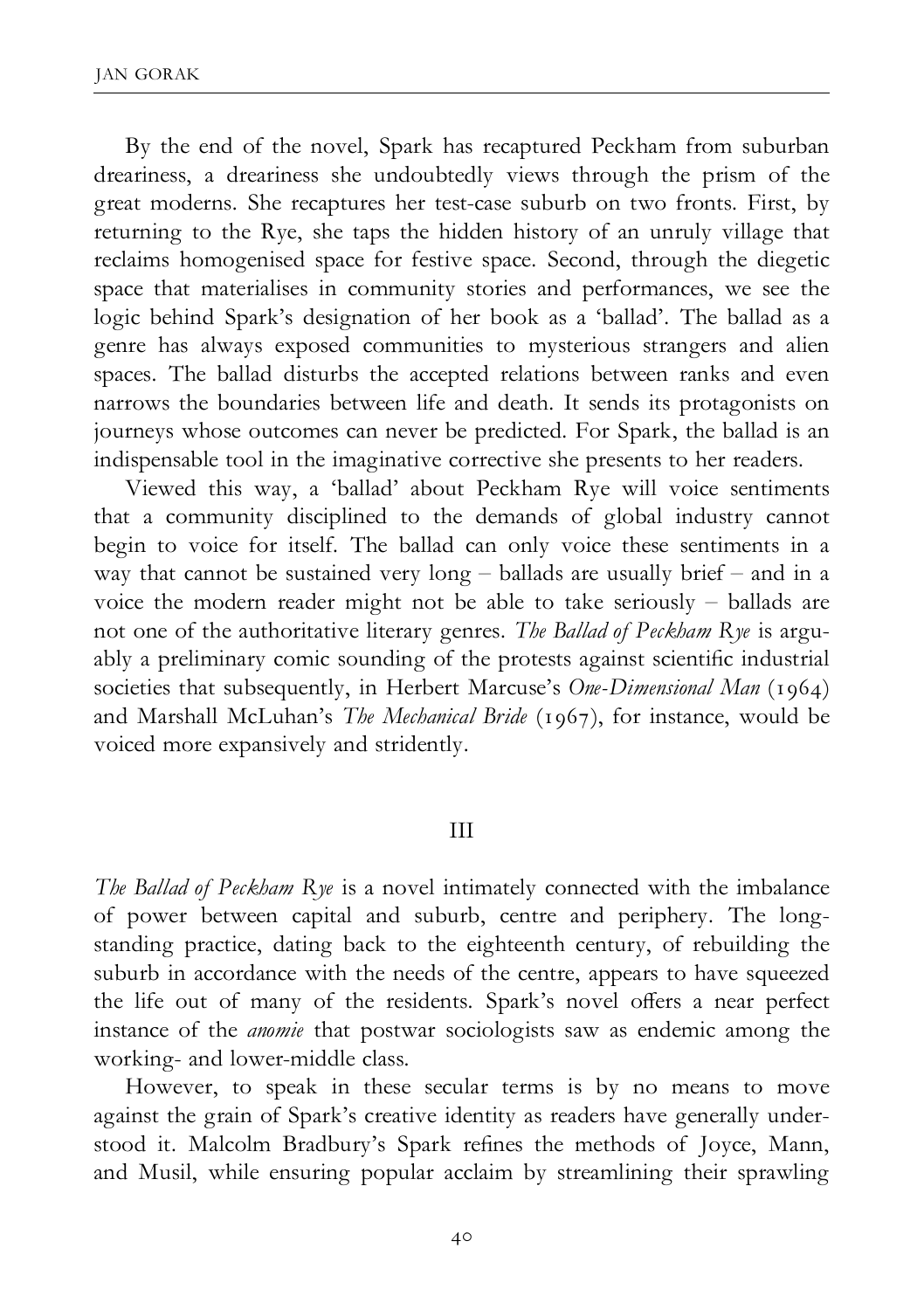structures.19 Building on Bradbury's work, Ruth Whittaker shows how Spark's ironic play with the conventions of formal realism is the strategy of an author deeply estranged from the world of middle-class materialism. Behind Spark's acerbic commentary on modernity, Whittaker detects a transcendent core of values. Her Spark is an artist for whom 'mimesis has a kind of triviality, almost an immorality, since her real concern is with the immutable'.<sup>20</sup> In the last few years Marina MacKay, Rod Mengham, and Lindsey Stonebridge<sup>21</sup> have complicated our understanding of Spark's theological investment by foregrounding her alienated relationship with postwar intellectual trends and media technologies. Where Spark herself often spoke as if Newman, Eliot, and Proust were her primary reference points, recent criticism emphasises her concern with the Nuremburg trials, psychological research, postwar inflation, and liberation theology.

Yet perhaps, as Bold and Carruthers have argued, the most important point about Spark is still her Scottishness. For Bold, this meant a Spark ready to exploit the uncanny machinery of Scottish fiction - doubles and wraiths, multiple narrators, and dark conceits. Carruthers has taken a different approach, connecting Spark to the countercultural world of Alexander Trocchi and R. D. Laing. In The Ballad of Peckham Rye, Scottishness itself has a dual legacy. Wraiths and seers are significant to the novel, but Spark also follows the links between Scottishness and modern industrial society by threading into a quintessential modern suburb the spiritual anomie that, two hundred years before, Adam Ferguson, Adam Smith, and David Millar predicted would be an unexpected byproduct of industrial development.

In recruiting an 'arts man' to the world of mass-market production, *The* Ballad of Peckham Rye reconnects with the strain of industrious Scottishness analyzed by Spark's Enlightenment predecessors. Ferguson and Smith anatomised the social roles required of citizens in modern, capital-centred societies. Even more important, they scripted the myth of the industrious Scotsman, steady and industrious in his habits, slowly ascending the social ladder. Karl Marx saw Scottish thought of this period as the foundation for the subsequent 'industrial takeoff' in nineteenth-century Britain.

In The Ballad of Peckham Rye, Spark explores some of the more deleterious effects of the division of labour that Smith and Ferguson expected to prove as estranging for the labourer as it would be advantageous to the capitalist system. Her novel appeared in 1960, between Raymond Williams's Culture and Society (1958) and E. P. Thompson's The Making of the English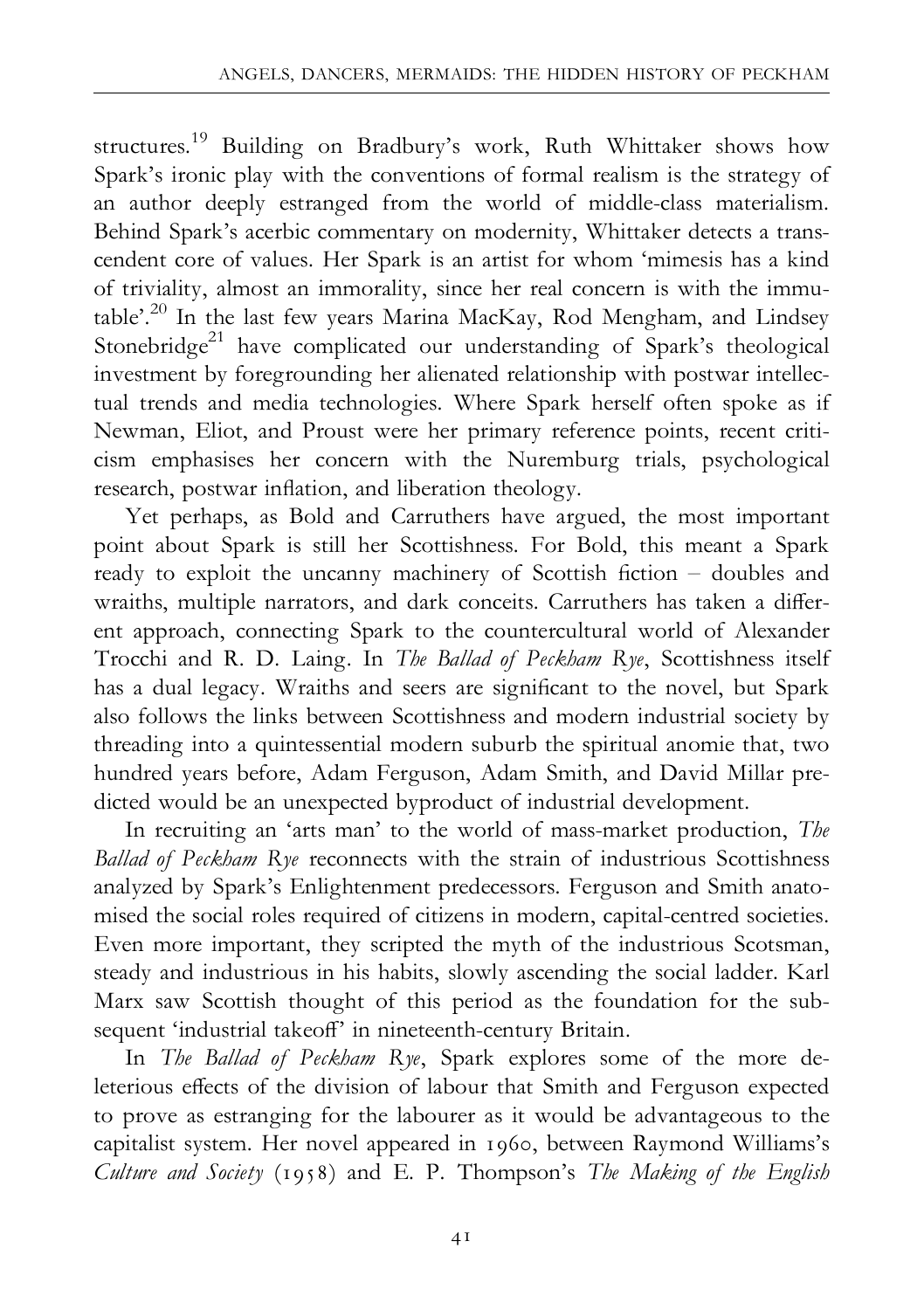Working Class (1963). Both those writers grappled with the enthusiasm of postwar workers for consumer appliances and Americanised leisure. Both tried to reconnect with the 'vision' of earlier working-class generations, whom they saw as more independent of the homogenising forces of centre and capital and more willing to maintain local or trade-specific practices in an era of poorly regulated competition.

Spark's Ballad makes her own distinct contribution to this postwar critique. At Drover Willis, Mr Willis welcomes Dougal as the steady, industrious Scot that Ferguson helped to create. On the other side of the management-labour divide, union man Humphrey Place has allowed the complexities of industrial law and nuances of trade nomenclature to colonise his imagination. 'I don't trouble myself about that' (26), he replies when Dougal appeals to 'lyricism' as a yardstick for industrial mores.

Opening a second front, however, Spark attaches her drab, denuded south London Rye to the preindustrial version of Scottishness that Burns enacted in his 'Comin' through the Rye'  $(1796)$ <sup>22</sup>. This song has a protagonist called Jenny, who is as 'wet' as Dougal or Miss Frierne:

Comin' thro' the rye, poor body, Comin' thro' the rye, She draigl't a' her petticoatie, Comin' thro' the rye.

[Refrain]: Oh Jenny's a' weet, poor body, Jenny's seldom dry: She draigl't a' her petticoatie, Comin thro' the rye!

Gin a body meet a body Comin' thro' the rye, Gin a body kiss a body Need a body cry.

Although the refrain refers to Jenny's 'weet, poor body', this is not the poem's overall drift. A counter movement turns from the crying body to the people freely coming and going, crossing and recrossing the untrammelled space of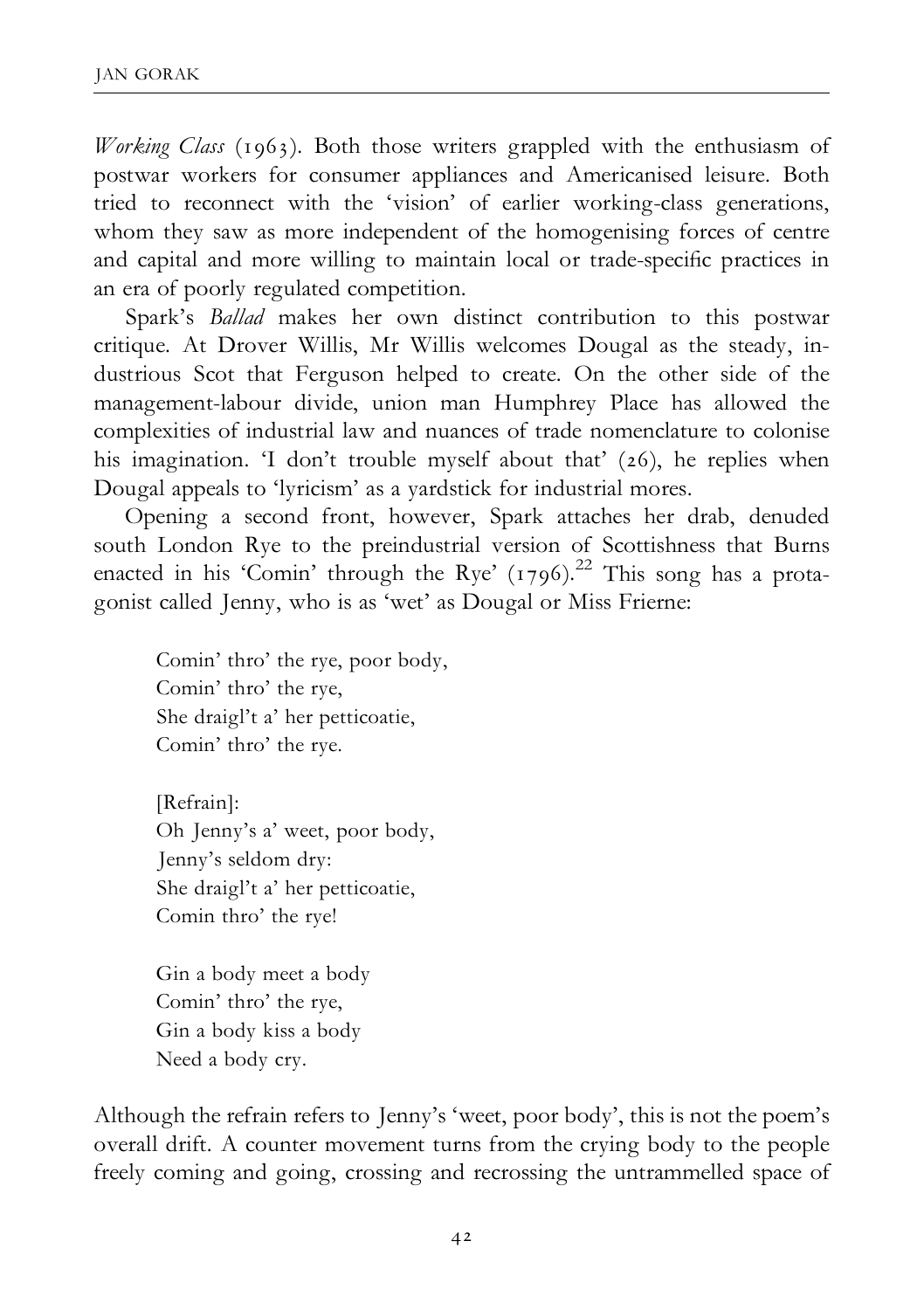their own experience, willing to take pain or pleasure, neat, undiluted, just as it comes.

Spark's novel opens by dramatising the alienation and inhibition of poor bodies like Mr Druce and Miss Coverdale, Arthur and Mavis Crewe, Dixie Morse and Humphrey Place, not to speak of the crippled Dougal. But if the novel, like Burns's poem, unlocks the floodgates of the protagonists' despair for their wasted emotional lives, The Ballad of Peckham Rye also revives Burns's view that suffering need not be bolstered by suffering and can be relieved by movement, by Comin' thro' the rye or Comin' thro' the glen. Spark draws on Burns to ask whether life needs to be as miserable as many Peckham residents have made it. In a way, the entire novel is a prolonged inquiry into Burns's question Need a body cry? If Spark's final answer is negative, this is achieved only by returning to the hidden history of Peckham and turning it loose on the dance halls and shop floors of suburban Britain.

As Miss Frierne's lodger, Dougal appears to be entering a bulwark of solid stability and continuity. But instead he enters a kind of floating island, where he must 'hold on' in a space that Spark will present as perpetually transforming. His wager, as Lefebvre might put it, is that Peckham is not as drab as it looks, and that it hosts the same visionary potential in 1960 that it did for William Blake in 1767, when a walk across Rye Common famously yielded a vision of 'A tree filled with angels, bright angelic wings bespangling every bough like stars'.23

This visionary possibility is glimpsed only intermittently in a novel that, as Bryan Cheyette remarks, is largely a 'mixture of social realism and surreal mythology' (46). As a 'social researcher' whose laboratory is Peckham, Spark offers us persons and settings that could have stepped from the pages of such canonical works of British empirical sociology as Richard Hoggart's The Uses of Literacy (1957) or Peter Wilmott and Michael Young's Family and Class in a London Suburb (1960). From this school, Spark borrows not just a sharpness of observed detail and dialogue, but also a sense that suburban societies homogenise where they should open up, infantilise the aged, and breed a youth culture of violence and acquisitiveness. The vivid particulars of 'personnel' - and personal - relations in Spark's representation of south London accentuate her despair about modern social mythology.

Even so, for Spark, a joyless, self-estranged modernity is not the only world available. She makes this clear in the final pages of her novel, when a newly-wedded Humphrey and Dixie drive out of Peckham to start their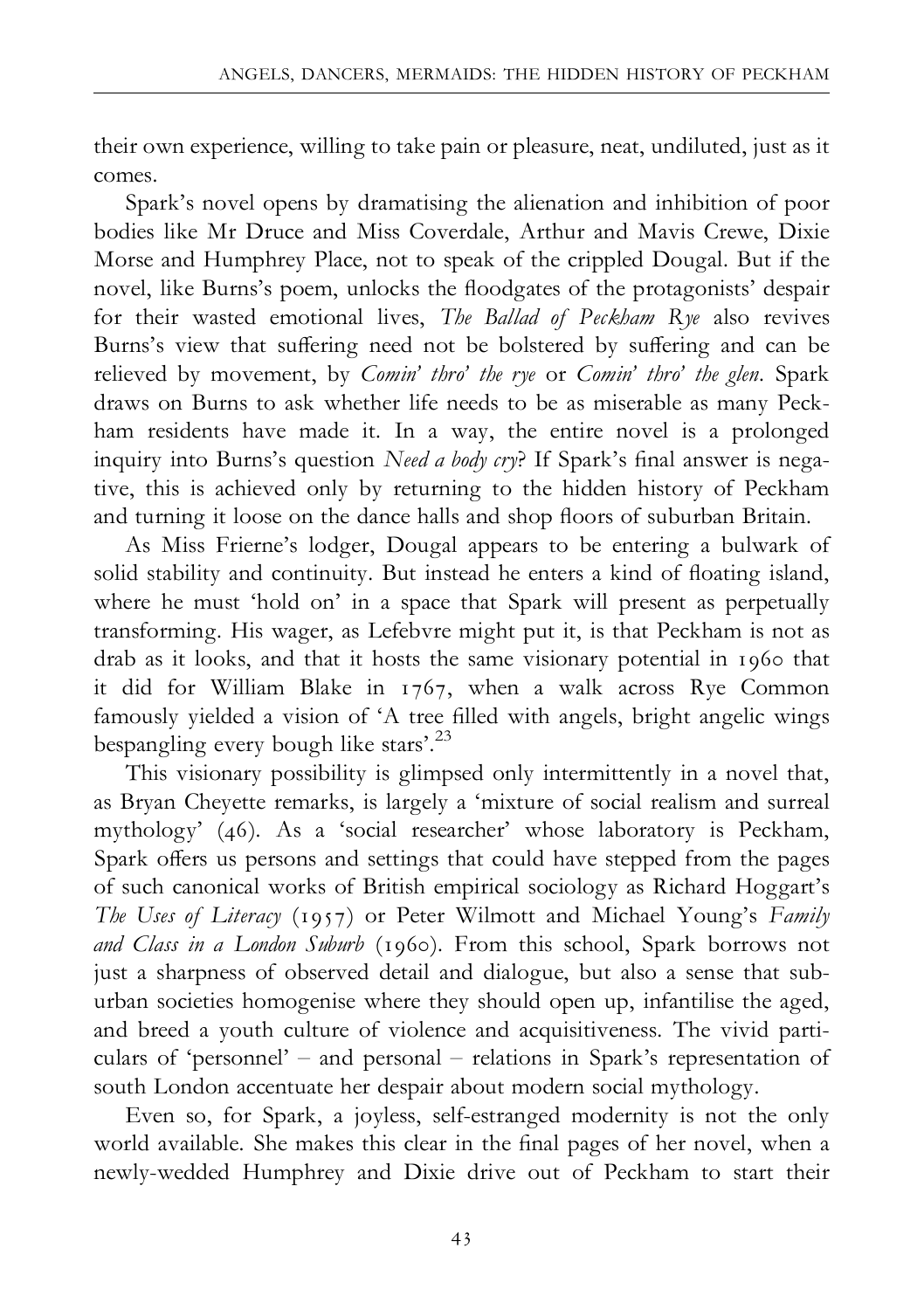long-delayed honeymoon. This ending replicates the beginning, as it picks its way impartially through a maze of community stories that, in ballad fashion, have gathered about their stalled marriage. Some of these stories are romantic, some vindictive, while others narrate their future with spectacular inaccuracy. Even so, this is far from a triumphant moment for either party. Dixie announces that 'I feel as if I've been twenty years married instead of two hours' (143), while a restrained, uncommunicative Humphrey 'thought this a pity for a girl of eighteen'.

At this point, however, Spark's narration mysteriously steps out of realism: 'It was a sunny day for November, and as [Humphrey] drove swiftly past the Rye, he saw the children playing there and the women coming home from work with their shopping-bags, the Rye for an instant looking like a cloud of green and gold, the people seeming to ride upon it, as you might say there was another world than this' (143). One would be hard put to detect any narrative significance in this episode, which, like Auden's renowned aphorism about poetry, 'makes nothing happen'.<sup>24</sup> Yet even if the Rye's 'cloud of green and gold' lasts only 'for an instant', it still has value in a world where a newly-wedded bride can extend two actual hours of married life into twenty years of pure duration, unrelieved by any intimation of 'another world than this'.

This episode caps a series of encounters on the Rye in which ordinary perceptions turn out to be faulty. Even fleeting heterotopias are inaccessible to most of the residents of Peckham. Certainly Dougal moves across the glass-partitioned 'plastic inlay flooring' of Willis, Meade, and Grindley as if it were Blake's 'green and paradisal turf' (71). Dougal excepted, only Nelly Mahone, a derelict tramp who sports a 'green-seeming scarf', seems able to perceive the Rye's green and gold. At one point, in 'the darkness of the Rye', Dougal catches 'the sound of a drunken woman approaching'. Close to the Rye, vision often has to be corrected: 'And yet as it came nearer, it turned out not to be a drunken woman, but Nelly proclaiming' (107). The drunken woman turns into the seer *proclaiming*. In a novel where the flat 'said' is a typical way of tagging a character's speech, Nelly habitually *proclaims* or cries. Her proclamation from the Quaker cemetery that 'The meadows are open and the green herbs have appeared, and the hay is gathered out of the mountain' (48) supplies both a warning, and a remedial space, from the wanton outlay of bricks and cement poured into Peckham during the nineteenth and twentieth centuries.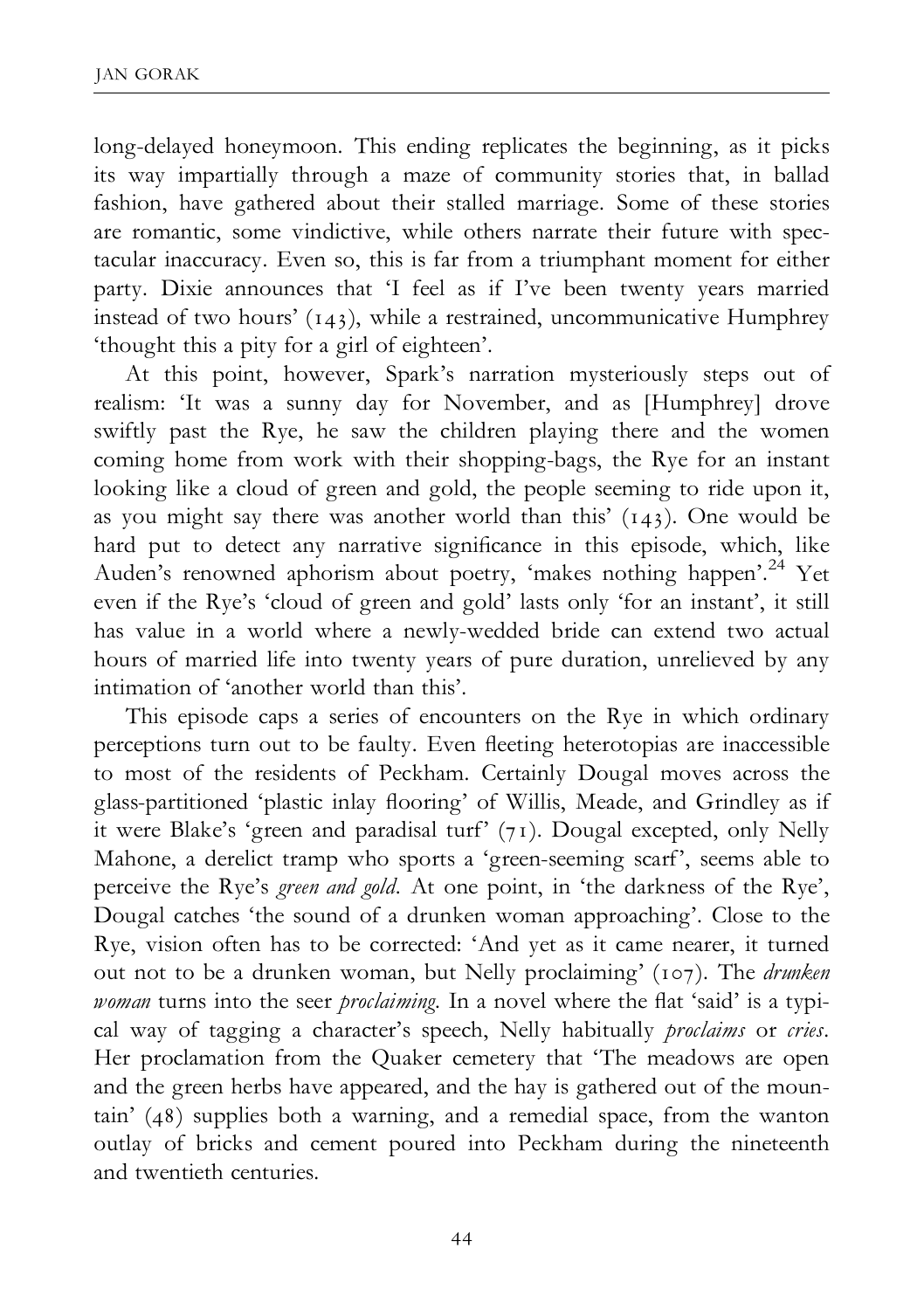### **Notes**

- 1 Muriel Spark, The Ballad of Peckham Rye (New York: New Directions, 1999), p. 118. Subsequent references are to this edition.
- 2 Sir John Summerson, 'Urban Forms', in The Historian and the City, ed. Oscar Handlin and John E. Burchard (Cambridge, Mass.: M.I.T. Press, 1963), pp. 165-76  $(170)$ .
- 3 Brian Cheyette, *Muriel Spark* (Plymouth: Northcote House, 2000), p. 52.
- 4 See, for instance, Alan Massie, Muriel Spark (Edinburgh: Ramsey Head, 1979), p. 31.
- 5 Gerard Carruthers, '''Fully to Savor Her Position'': Muriel Spark and Scottish Identity', Modern Fiction Studies 53 (2008), pp. 487^504; Frank Baldanza, 'Muriel Spark and the Occult', Wisconsin Studies in Contemporary Literature 6 (1965), pp. 190-203.
- 6 Michel Foucault, 'Of Other Spaces', Diacritics 16 (1986), pp. 22-27. See also Henri Lefebvre, State, Space, World: Selected Essays, ed. Neil Brenner and Stuart Elden (Minneapolis: University of Minnesota Press, 2009) and Michael Frank, 'Imaginative Geography as a Traveling Concept: Foucault, Said, and the Spatial Turn', European Journal of English Studies 13 (2009), pp.  $61–77$ .
- 7 Alan Bold, Muriel Spark (London: Methuen, 1986), p. 56.
- 8 T. S. Eliot, 'The Waste Land', in Selected Poems (London: Faber and Faber, 1961), p. 60, p. 59.
- 9 See Peter Kemp, 'On The Ballad of Peckham Rye', in Joseph Hynes, ed., Critical Essays on Muriel Spark (New York: G. K. Hall, 1992), pp. 114-22.
- 10 H. J. Dyos, Victorian Suburb: A Study of the Growth of Camberwell (Leicester: Leicester University Press, 1966), p. 31.
- 11 Walter Harrison, A New and Universal History of London (London: Cooke, 1775), p. 572.
- 12 Priscilla Wakefield, Perambulations in London and its Environs (London: Darton and Harvey, 1809), p. 272.
- 13 'Peckham Fair', London Times 27 August 1788, p. 2; 'Peckham Fair', London Times 26 Aug. 1802, p. 3; 'Suppression of Peckham Fair', Hull Packet and Weekly Commercial, Literary and General Advertiser, 21 August 1827, n.p.
- 14 See Thomas H. Shepherd and James Elmes, Metropolitan Improvements or London in the Nineteenth Century (London: Jones, 1827), p. v.
- 15 Sidney Low, 'The Rise of the Suburbs: A Lesson of the Census', Contemporary Review  $60 (1891)$ , pp.  $545 - 58$ .
- 16 Francis M. Jones discusses polished and gleaming surfaces in 'The Aesthetic of the Nineteenth-Century Industrial Town' in H. J. Dyos, ed., The Study of Urban History (New York: St Martin's Press, 1968), pp. 171^82.
- 17 Frederick Winslow Taylor and Frank Gilbreth were the American pioneers of time and motion study, which involved monitoring the movements of workers and timing their tasks. An Edinburgh graduate, J. A. C. Brown, offered a widely read account of their experiments in a 'Pelican Original', The Social Psychology of Industry (Harmondsworth: Penguin, 1954).
- 18 Boleyne Reeves, Coulburn's Kalendar of Popular Amusements in Town and Country for <sup>1840</sup> (London: Henry Coulburn, 1840), p. 177.